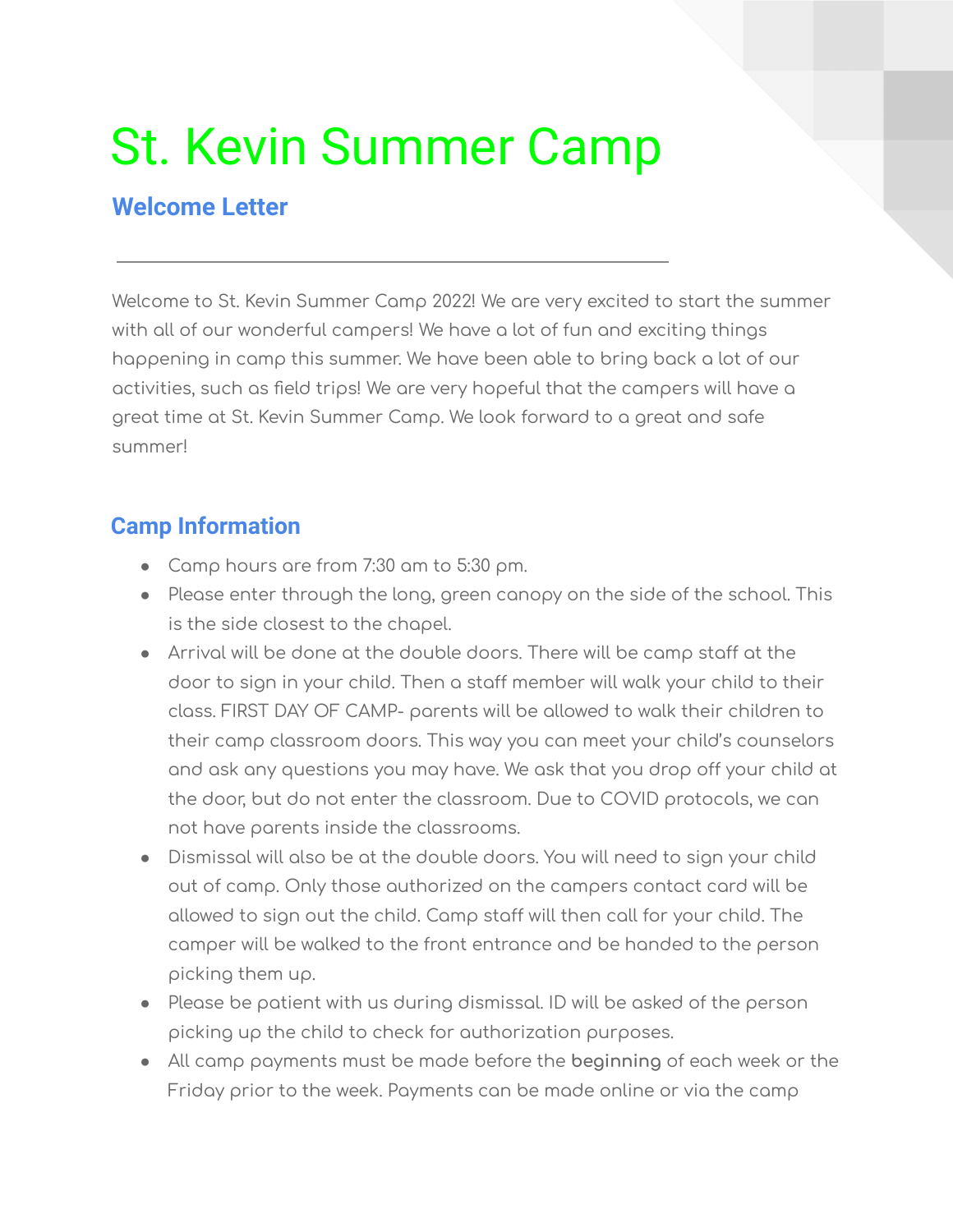office. We accept cash, checks, or credit cards. Please know that a fee will be attached to the credit card orders.

- Face masks are currently optional for our campers and staff.
- Campers will be allowed to bring a bin or a bag to store their personal items inside.
- Each camper is asked to label all of the items that are brought to camp.
- We kindly ask that each camper bring the following items labeled:
	- Diapers and baby wipes (if your child is not potty trained)
	- Change of clothes in case of accidents.
	- Mats or sleeping bags, with any blankets and pillows, for nap time (2-5 year old campers).
	- Older campers may bring in blankets or sleeping bags for quiet time inside the classroom (movie time, etc).
	- Refillable water bottles.
- Please make sure to apply sunscreen to your child/children before they come to camp.
- Make sure to check the information board (located by the camp doors), Instagram, and emails for reminders or announcements.
- The 7-13 year old campers will be allowed to go on field trips this year! These field trips have an additional charge. You would need to sign up your child for the field trips by the due date. You may find field trip costs on our camp website. You may also pay for these field trips on our website or at the camp office. Once the field trip due date has passed we will not be able to add any camper to the field trip list.
- All campers will visit our concession stand daily. The concession stand sells many different types of snacks. The campers visit the stand in the afternoons. You may send cash with your child or buy them a concession card. The concession cards can be purchased in the camp office. It is a preloaded card (\$10 or \$20). The camp staff keeps the card, and as your child goes using it we mark off the amounts. Once the card has run out we will let the parent know.
- Lunch can be purchased through the camp or brought from home. Camp lunch costs \$5 a day. We ask that you please do not send in items containing peanuts as we have several campers with severe allergies. The